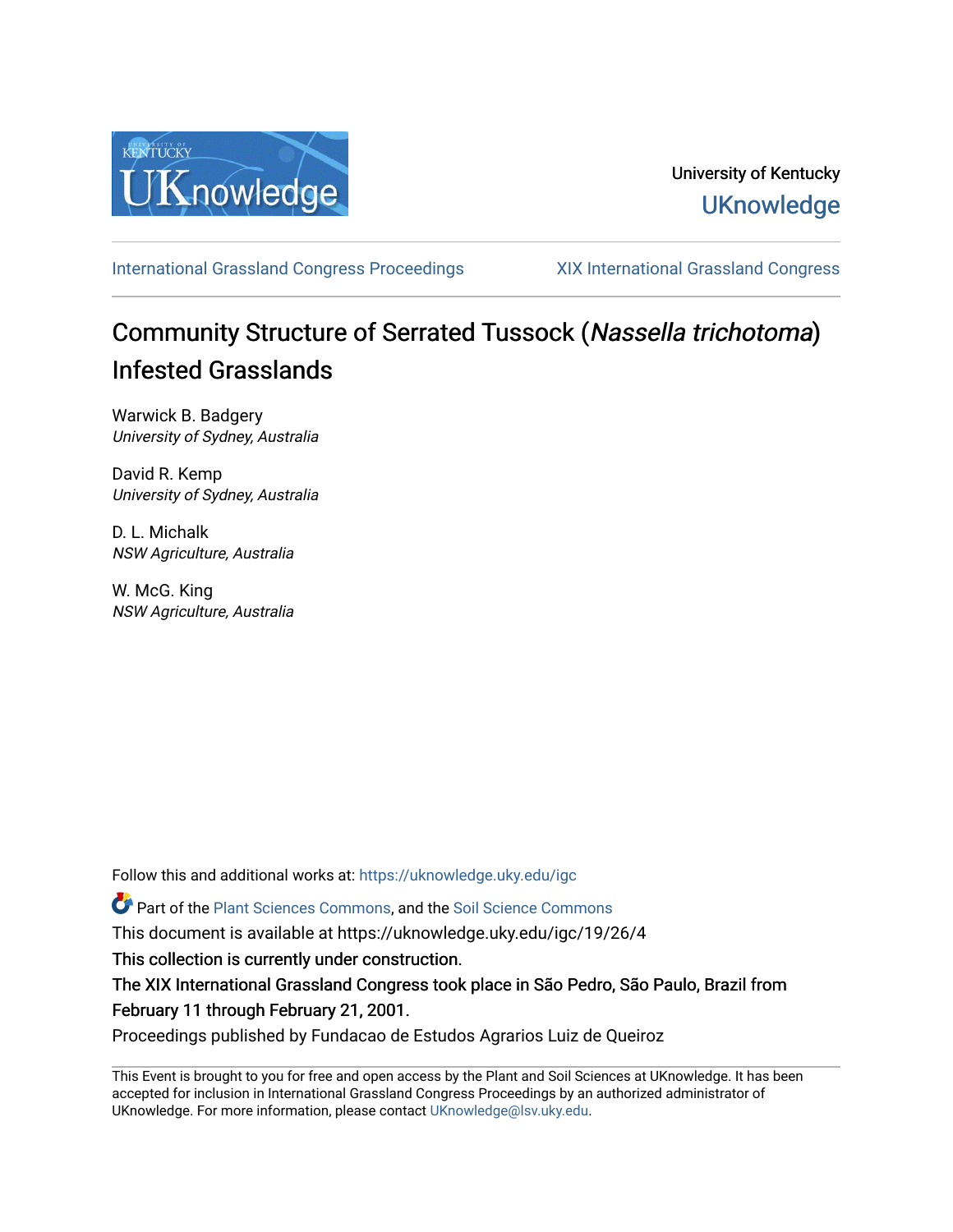## **COMMUNITY STRUCTURE OF SERRATED TUSSOCK (***Nassella trichotoma***) INFESTED GRASSLANDS**

W. Badgery<sup>1</sup>, D.R. Kemp<sup>1</sup>, D.L. Michalk<sup>2</sup>, and W.McG. King<sup>2</sup>

CRC for Weed Management Systems, Pasture Development Group

<sup>1</sup>University of Sydney, Faculty of Rural Management

<sup>2</sup>NSW Agriculture, Orange Agricultural Institute; Orange NSW 2800 Australia, warwick.badgery@orange.usyd.edu.au

#### **Abstract**

Serrated tussock (*Nassella trichotoma*) is the most serious perennial grass weed in southeastern Australia, extending over more than a million hectares. Previous control techniques using herbicides and oversowing with competitive pastures are no longer feasible in many of the lower fertility, infested areas. New management solutions need to be found, based upon a better understanding of the ecology of this species. A survey was done to determine the community structure of serrated tussock infested grasslands. Winter growing C3 grasses were closely associated with serrated tussock, while C4 perennial grasses appeared not to be. It is not known if this was due to C4 grasses resisting invasion from, or if they were poor competitors with, serrated tussock. Further research is needed to determine if judicious management of C4 species can effectively control invasion by this devastating weed.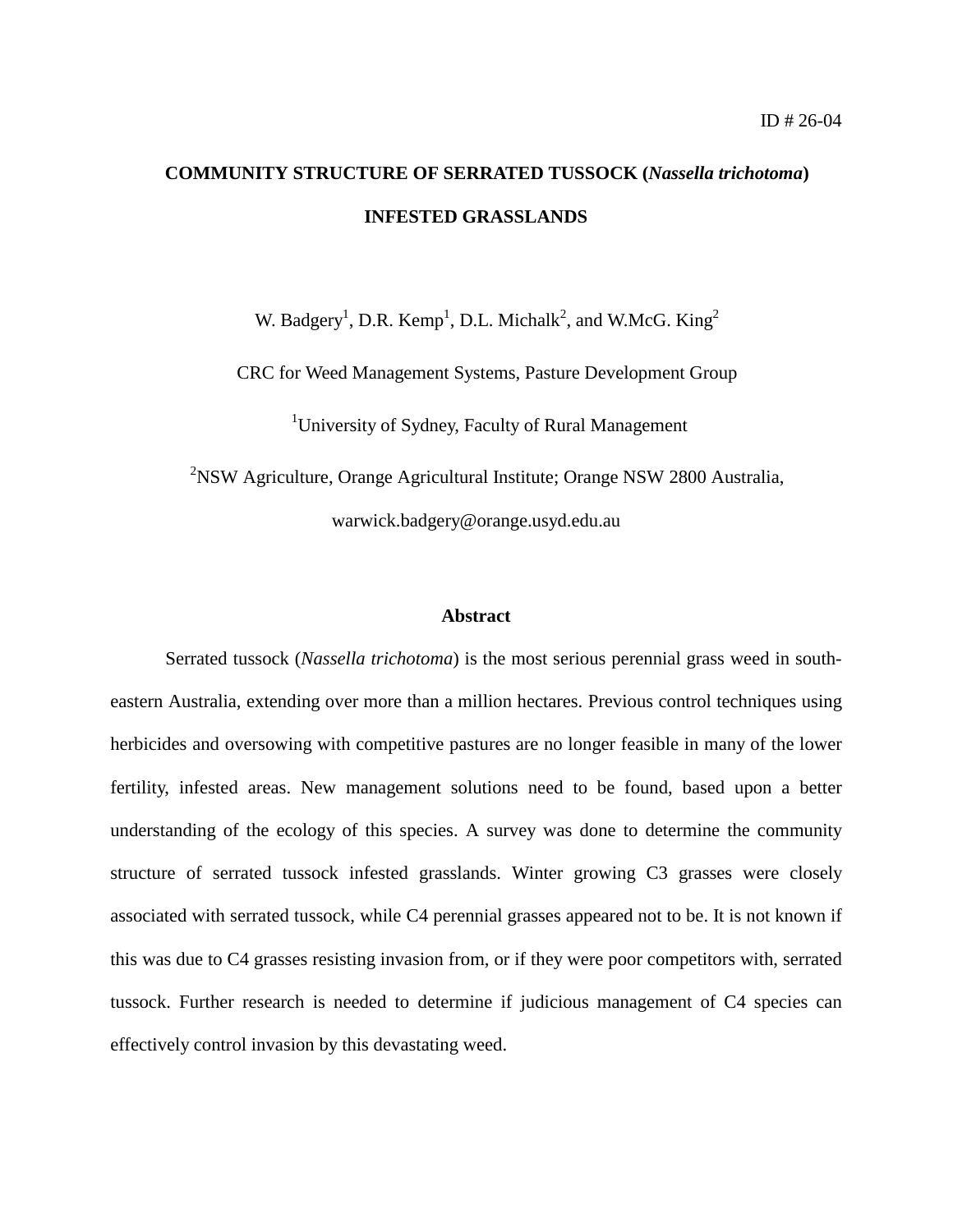**Keywords:** Weeds, dry matter yield, broad leaf weed, thistles, *Bothriochloa*, *Themeda australis*

#### **Introduction**

Serrated tussock (*Nassella trichotoma*) is a native South American grass, which in southeastern Australia has become highly invasive and is the country's worst perennial grass weed. Jones and Vere (1998) reported an area of 0.9 m Ha is now infested with serrated tussock in New South Wales alone. Mature serrated tussock has a high fibre content (Campbell and Irvine 1966), which is unpalatable to stock. The carrying capacity of heavily infested grasslands can be decreased by as much as 90%.

The main techniques available for the control of serrated tussock have been the use of the herbicide flupropanate®, and the sowing of competitive pastures. The more competitive pastures have been based upon *Phalaris aquatica*. Sowing competitive pastures is uneconomic, except in higher rainfall, fertile areas where serrated tussock is less of a problem anyway. New management practices need to be developed to control serrated tussock. These practices need to be low cost and effective over the longer-term. Herbicide treatments rarely last more than 4-5 years and newly sown pastures often fail in the most heavily infested regions.

New management practices will need to exploit better knowledge of the ecology of serrated tussock. As a first step towards obtaining that knowledge, a survey was done of the community structure of serrated tussock grasslands to determine if there were any species that appear to more readily resist invasion by this weed. This paper reports the results of that survey.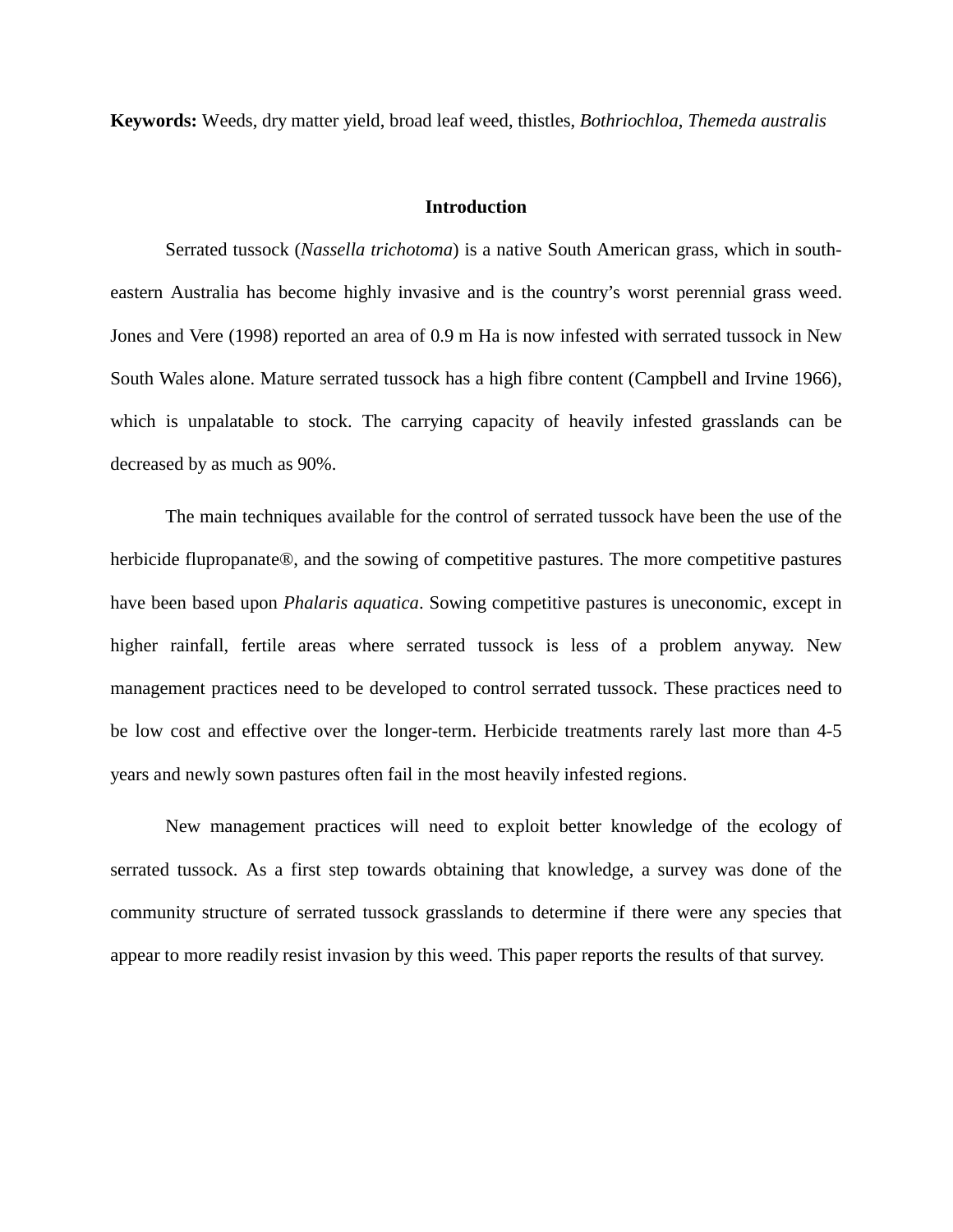#### **Material and Methods**

Eight sites were surveyed from serrated tussock infested areas across the central and southern tablelands of New South Wales (total area 7 m Ha). Sites were distributed across the infested area to sample different soil types and rainfall and each had a dense infestation where serrated tussock appeared to be spreading into neighbouring grassland. These grasslands are characterised by a mixture of native and exotic, naturalised species. In each case, there was a reasonable level of native perennial grasses still present in the uninfested parts of the paddock (>30%). The paddocks had not been sprayed with herbicide or fertilised in the last five years. The survey was done during the summer of 1999-2000. Winter growing species were identified from the residual seedheads.

At each site, a transect was surveyed from an area which had no serrated tussock to an area which had a heavy infestation – usually along a contour line. Ten samples were taken at a spacing of five metre intervals along the transect. A 50x50 cm quadrat, divided into 25, 10 cm<sup>2</sup> squares was used. Dry weight ranks of the 3 most abundant species, and the total dry weight of all species, were estimated for each  $10 \text{ cm}^2$  subquadrat using Botanal procedures (Tothill *et al.*, 1992). Any additional species within the quadrat were also recorded and a visual estimate made of their dry weight. Dry weight estimates were then corrected using ten calibration cuts per site. The 25 subquadrats were averaged for the whole 250  $\text{cm}^2$  quadrat to give ten samples of community structure for each site. Preliminary analyses found that many species behaved in similar ways and the data were then amalgamated into functional groups. A hierarchical cluster analysis using Euclidean distances was then done on the data from all 80 quadrats to determine the general relationships among functional groups.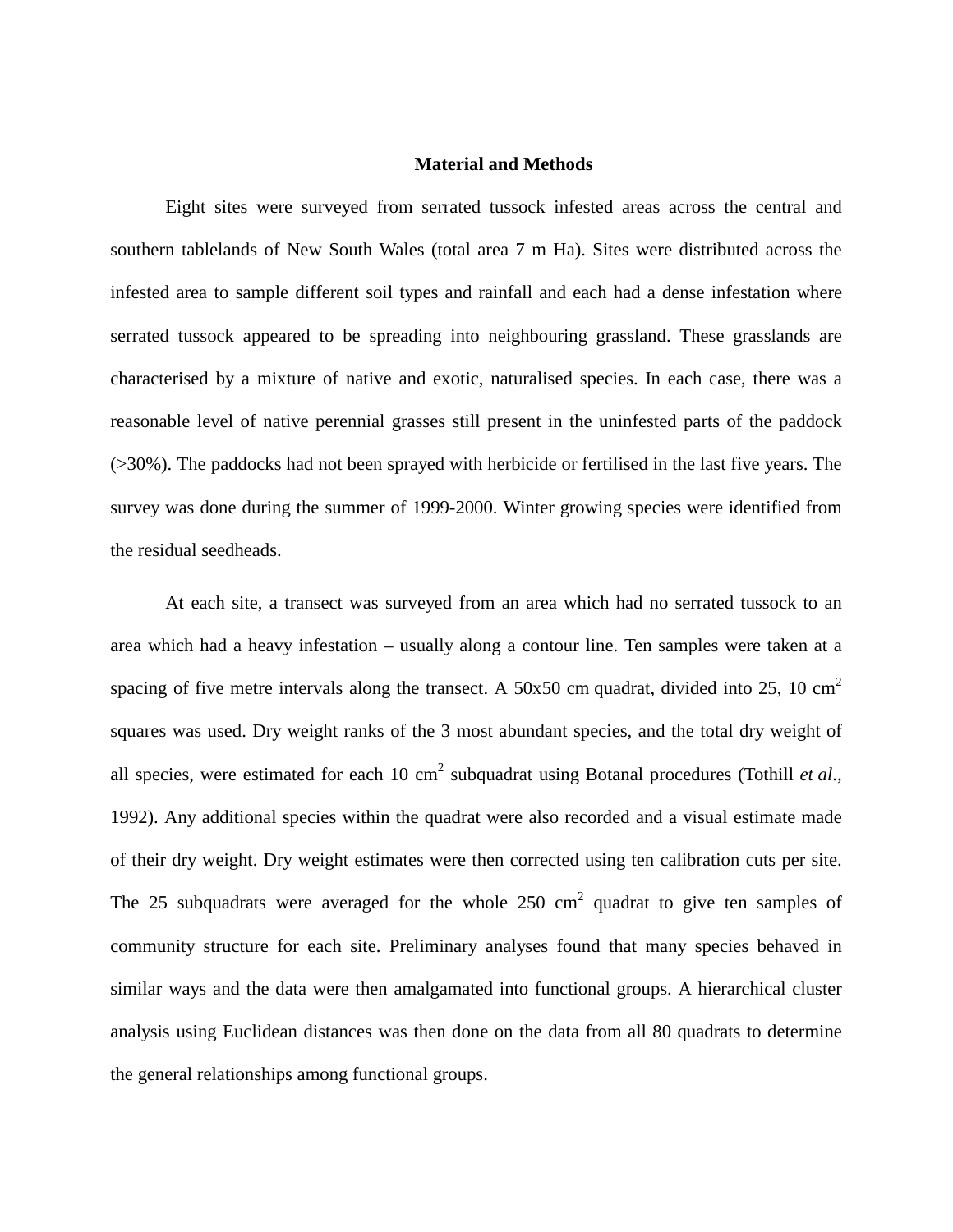#### **Results and Discussion**

A wide range of species (70) were found across the sites surveyed. Many of these species were minor components and did not occur at all sites. After preliminary analyses to explore the interrelationships among species it was decided to amalgamate them into six functional groups. The largest group was the 'other species', which combined many of the broadleaf weeds, sedges, woody weeds and thistles.

Cluster analysis identified three main groups - winter growing species (*i.e*. C3 grasses, legumes and broadleaf species), C4 perennial grasses and serrated tussock (Figure 1). Separate analyses showed no significant relationship between all winter growing species, treated as one group, relative to serrated tussock *i.e*. they occurred in both tussock and non-tussock areas (data not shown). In contrast, C4 perennial grasses appeared to be independent of serrated tussock as they were most abundant in tussock free areas and *vice versa* (Figure 2). When both C4 perennial grasses and serrated tussock were present in a  $(250 \text{ cm}^2)$  quadrat (70% of quadrats), one or the other was at a low level of abundance. C4 perennial grasses were nearly twice as likely to dominate a quadrat than C3 species (11% Vs 6% respectively).

The almost reciprocal association between serrated tussock and the C4 perennial grasses (*Bothriochloa* spp. and *Themeda australis*) could mean one of two things: that C4 perennial grasses are sensitive to invasion from serrated tussock and do not coexist well with it; or that, the C4 perennial grasses are competitive against serrated tussock, and have kept the serrated tussock at a lower level in areas where they exist. Further research will be needed to distinguish between these hypotheses. The effectiveness of any C4 species as competitors would depend very much on the grazing pressure being exerted. A high level of pressure was evident at most of the surveyed sites and this would have limited the ability of any species to compete.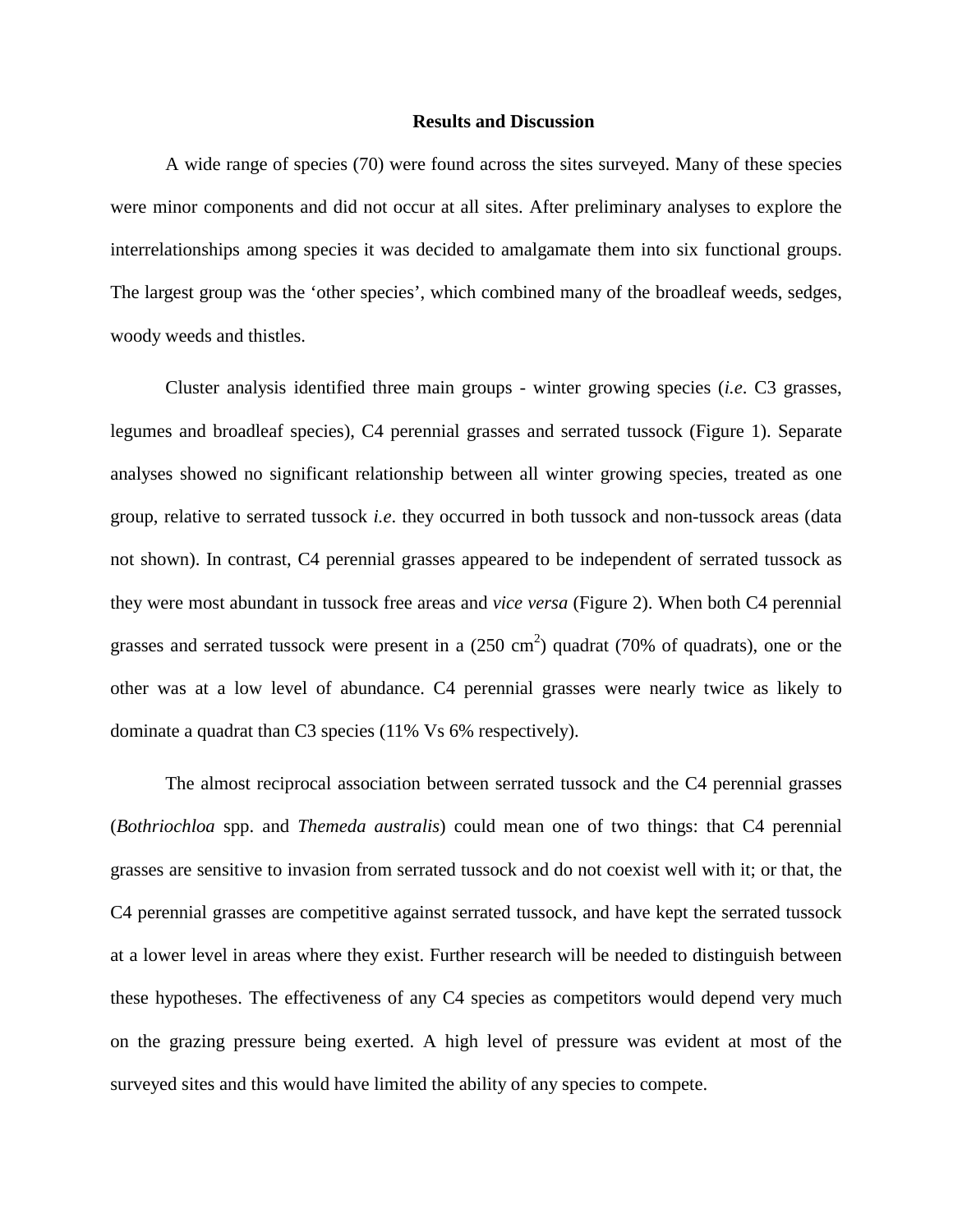The mechanisms underlying competition between grass species have been the subject of much research over many years. Wedin and Tilman (1996) and Wedin (1999) have argued that the more competitive species are those that can reduce soil nutrient levels, particularly nitrogen, to a lower level than that required by their competitors. They suggest that C4 species can survive at lower soil nitrogen levels than can C3 species. Serrated tussock is a C3 species and hence infested grasslands could provide a suitable test of that mechanism. If correct, it would support the view that better control of serrated tussock could be exerted by encouraging and maintaining competitive C4 grasses, especially in lower fertility sites.

#### **References**

**Campbell, M.H. and Irvine J.H.** (1966). Block supplementation of sheep grazing a serrated tussock (*Nassella trichotoma*) – sown pasture association. Agricultural Gazette of New South Wales **77**: 564-71.

Jones, R.E. and Vere D.T. (1998). The economics of serrated tussock in New South Wales. Plant Protection Quarterly*,* **13:** 70 – 6.

**Michalk, D.L, Kemp D.R., Campbell M.H. and McLaren D.** (1999). Control of serrated tussock in developing IWM systems. Twelfth Australian Weeds Conference, 20-4.

**Tothill, J.C., Hargreaves J.N.G. and Jones R.M.** (1992). BOTANAL – a comprehensive sampling and computing procedure for estimating pasture yield and composition. I. Field sampling. CSIRO Australian Division of Tropical Crops and Pastures, Tropical Agronomy Technical Memorandum No. 78.

**Wedin, D.A.** (1999). Nitrogen availability, plant-soil feedbacks and grassland stability. Proceedings VI<sup>th</sup> International Rangeland Congress, 193–97.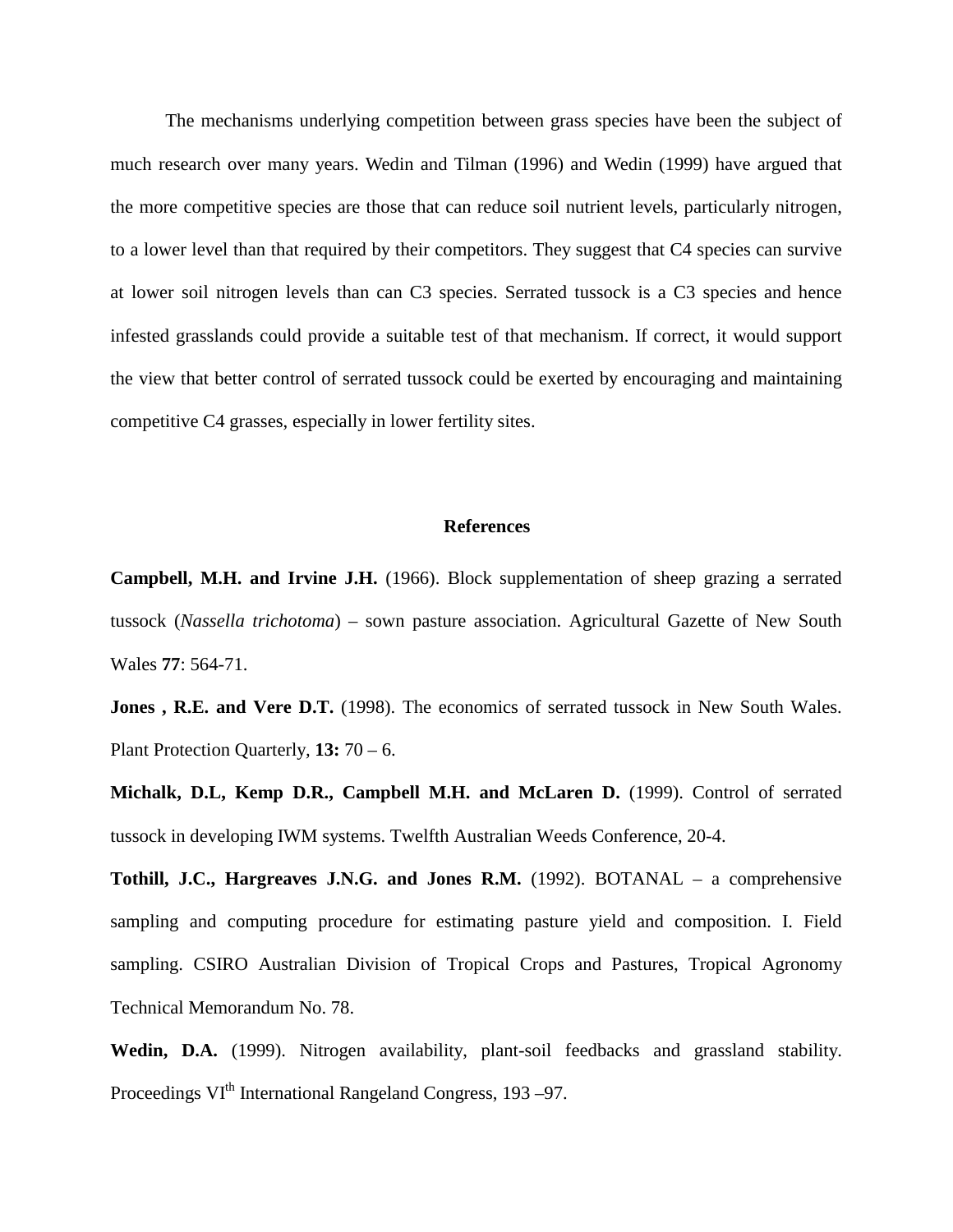Wedin, D.A. and Tilman D. (1996). Influence of nitrogen loading and species composition on the carbon balance of grasslands. Science, **274** (5293):1720.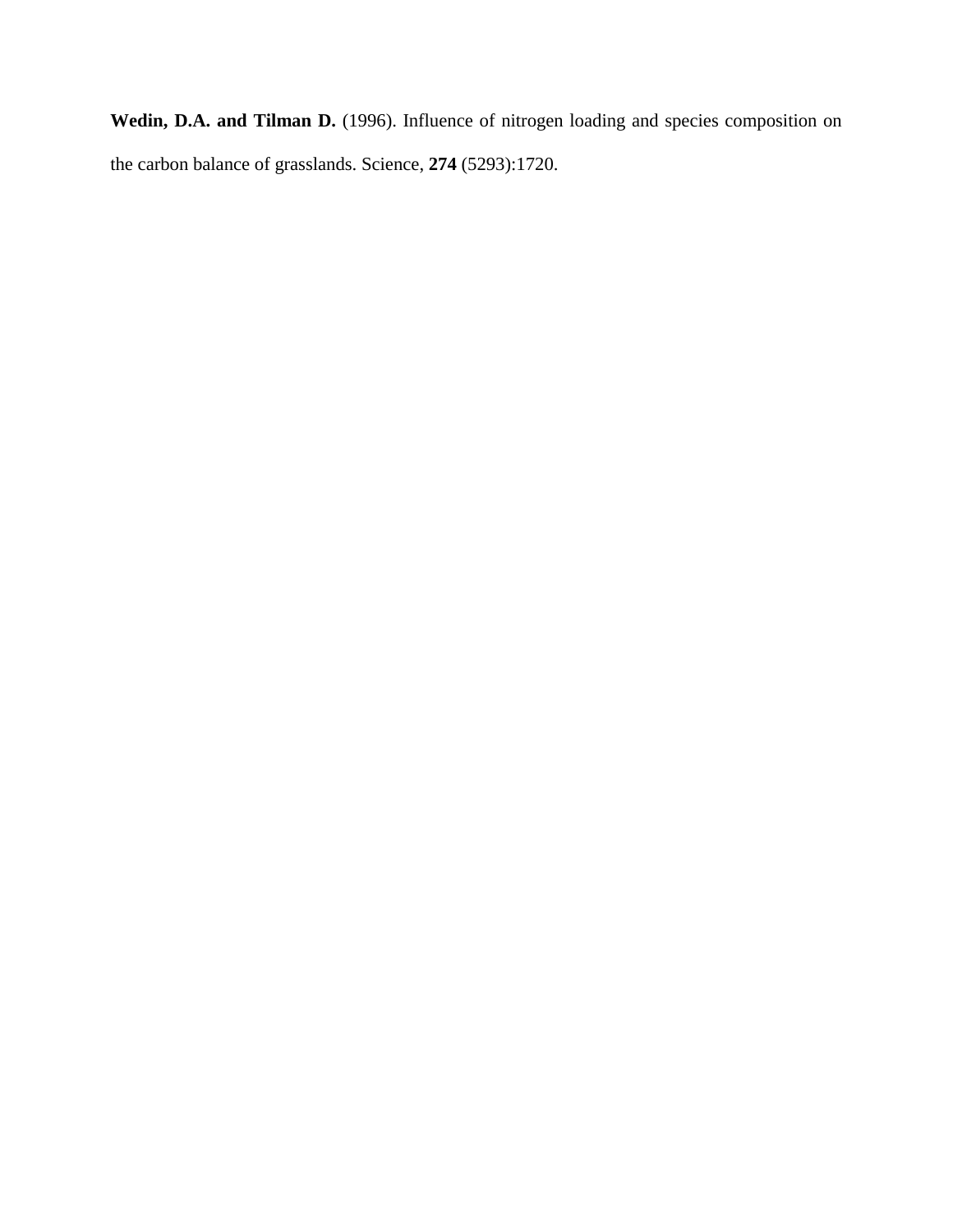

Figure 1 - Hierarchical cluster analysis of plant species functional groups from a survey of eight sites across the central and southern tablelands of New South Wales that were infested with serrated tussock.